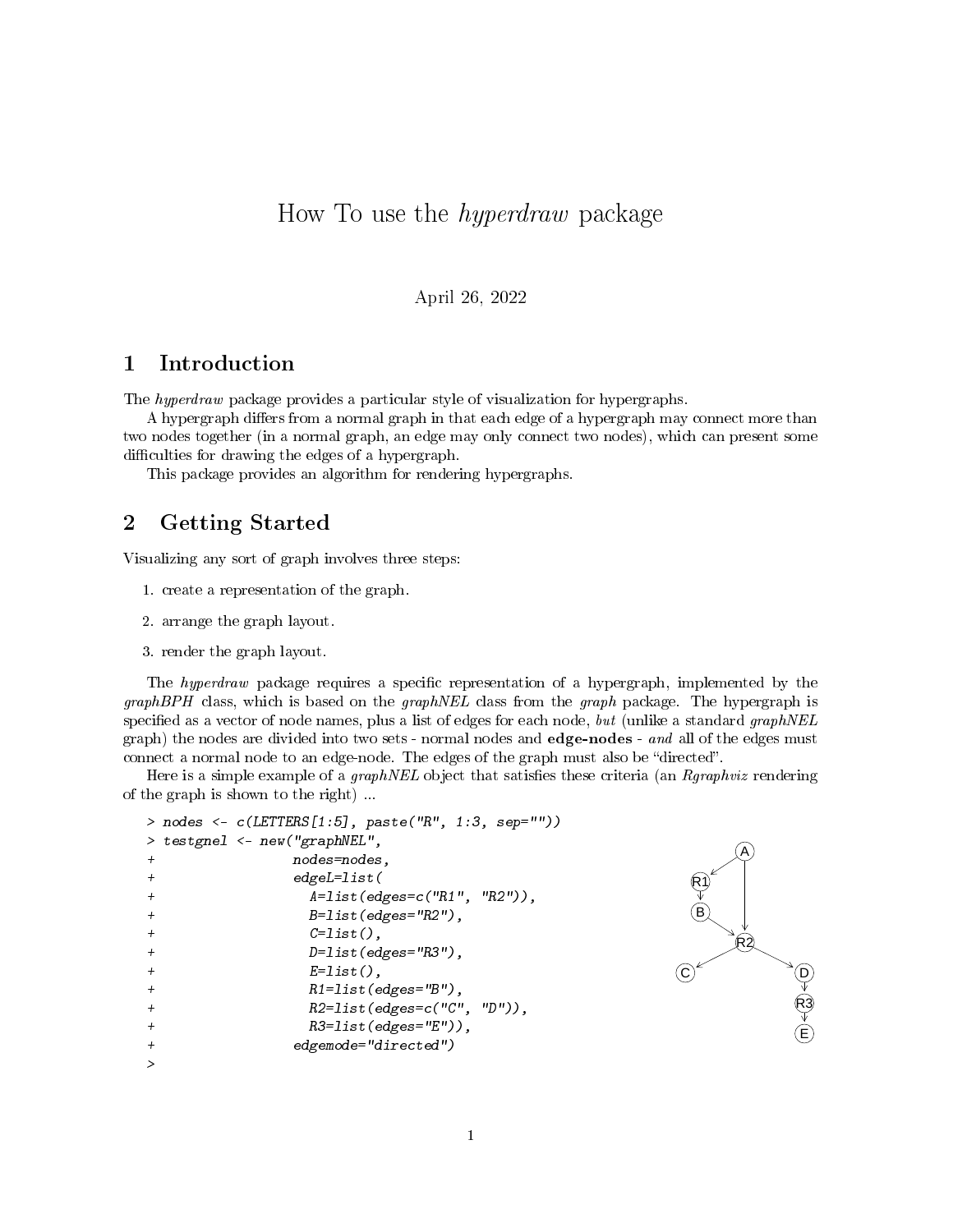The following code converts this into a graph  $BPH$  object where the normal nodes are the nodes A, B, C, D, and E and the edge-nodes are R1, R2, and R3. The edgeNodePattern argument is a regular expression that is used to identify edge-nodes in the graph.

```
> testbph <- graphBPH(testgnel, edgeNodePattern="^R")
>
```
This represents a hypergraph with an edge that connects A to B, an edge that connects A and B to C and D, and an edge that connects D to E. The edge-nodes represent the edges of the hpyergraph. This is referred to as a "bipartite" representation of the hypergraph.

It is also possible to produce a graphBPH object from a Hypergraph object (from the hypergraph package). The following code demonstrates the Hypergraph version of the simple graphBPH example that we are working with (note that the hyperedges of the *Hypergraph* must all be *DirectedHyperedge* objects).

```
> library(hypergraph)
```

```
> dh1 <- DirectedHyperedge("A", "B", "R1")
> dh2 <- DirectedHyperedge(c("A", "B"), c("C", "D"), "R2")
> dh3 <- DirectedHyperedge("D", "E", "R3")
> hg <- Hypergraph(LETTERS[1:5], list(dh1, dh2, dh3))
> hgbph <- graphBPH(hg)
```
The layout and rendering of the hypergraph can be performed in a single step as follows (result shown beside the code) ...

```
> plot(testbph)
>
```


Alternatively, the graph can be laid out as a separate step, as in the following code ...

```
> testrabph <- graphLayout(testbph)
>
```
... which is useful if you want to specify details about how the graph is to be rendered before the rendering step, as in the following code (some edges are made thicker and red and the nodes are made bigger and box-shaped) ...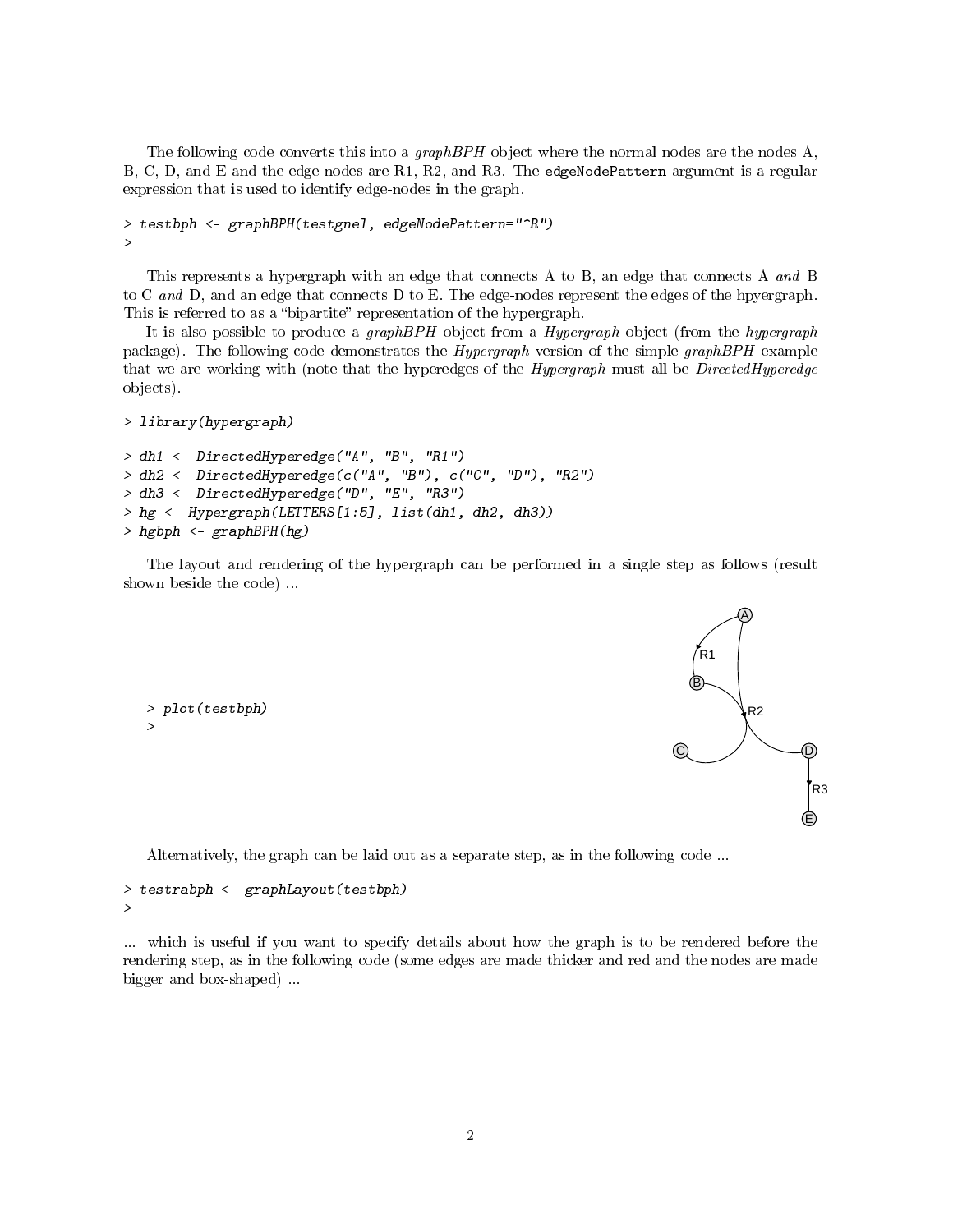

This two-step approach demonstrates the second class that is provided by the *hyperdraw* package: the  $RagnaphBPH$  class for a laid out hypergraph.

### 3 Attributes affecting rendering

As demonstrated in the previous example, it is possible to set attributes on edges, or nodes, or even the whole graph, in order to modify the default appearance of the rendered graph.

The functions nodeData(), edgeData(), and graphData() can be used to set these attributes.

Some attributes are provided by the  $Rgraphviz$  package (e.g., the edgeDataDefaults() function shows the default edge attributes).

The following extra attributes are supported by the *hyperdraw* package:

- arrowLoc A whole-graph attribute that controls where arrows are drawn on the hypergraph edges. "middle" draws arrows at the edge nodes (in the middle of the curves), "end" draws arrows at the end of edges, "start" draws arrows at the start of edges, "both" draws arrows at both the start and the end of edges, and "none" produces no arrows.
- margin A node attribute that controls the amount of space around the label within a node. This should be a character value that evaluates to a grid unit object.

lwd An edge attribute that controls the width of the edge.

In addition, hyperdraw currently only supports the values "circle", "box", and "plain" for the shape attribute.

## 4 The algorithm

The algorithm for rendering a hypergraph that is implemented in this package is roughly as follows:

- **•** represent the hypergraph in bipartite form as a  $graphNEL$  object.
- use the graphviz software (via the  $Rgraphviz$  package) to lay out the graphNEL object, but do not use Rgraphviz to render the lay out.
- render the normal nodes at the locations given by the graphviz layout.
- for each edge-node, determine the average angle at which the graph edges enter or exit the node.